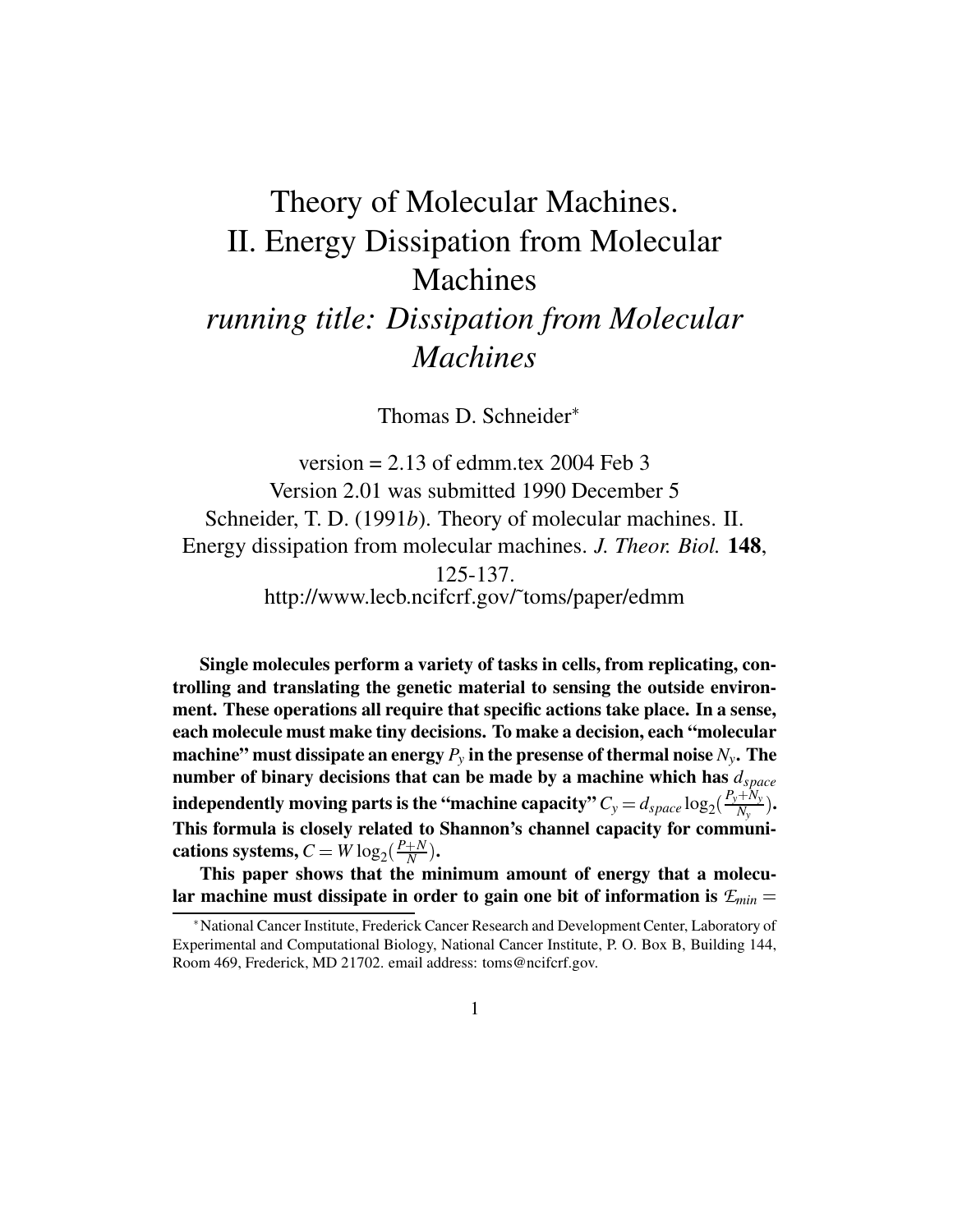$k_{\rm B}$ *T* ln(2) joules per bit. This equation is derived in two distinct ways. The **first derivation begins with the Second Law of Thermodynamics, which shows that the statement that there is a minimum energy dissipation is a restatement of the Second Law of Thermodynamics. The second derivation begins with the machine capacity formula, which shows that the machine capacity is also related to the Second Law of Thermodynamics.**

**One of Shannon's theorems for communications channels is that as long as the channel capacity is not exceeded, the error rate may be made as small as desired by a sufficiently involved coding. This result also applies to the dissipation formula for molecular machines. So there is a** *precise* **upper bound on the number of choices a molecular machine can make for a given amount of energy loss. This result will be important for the design and construction of molecular computers.**

#### **Introduction** The relationship between entropy and living things has been

widely discussed since the last century. In 1871, Maxwell unnerved thermodynamicists by suggesting a way that a living being could break the Second Law of Thermodynamics<sup>1,2,3</sup>. One of the many implications of the Second Law<sup>4</sup> is that when a quantity of gas is separated into two compartments, both initially at the same pressure and temperature, it is not possible to raise the temperature in one of the compartments and lower the other without performing work. Maxwell proposed that a tiny intelligent being could open and close a hole between two such compartments to allow only fast molecules from the first compartment to pass into the second compartment and slow molecules to move in the other direction. The first compartment would become cool while the other compartment would become hot. Assuming that this demon does not need to do any work to open and close the hole, one could use the heat difference to run an engine. This perpetual motion machine would violate the Second Law of Thermodynamics.

The problem of Maxwell's demon was partially resolved by Szilard in 1929  $5,6,7$  and more completely by Brillouin in 1951<sup>8,9</sup>. They recognized that the demon would have to obtain one bit of information about the approaching molecules. To distinguish the molecules from the background of thermal radiation, the demon could use a flashlight. Brillouin showed that more energy would be lost by operating the flashlight than could be gained by the demon's tricks. Thus the information that the demon gains must be paid for by a loss of some energy, and the Second Law is not broken.

Brillouin and Szilard's arguments are not convincing because the problem has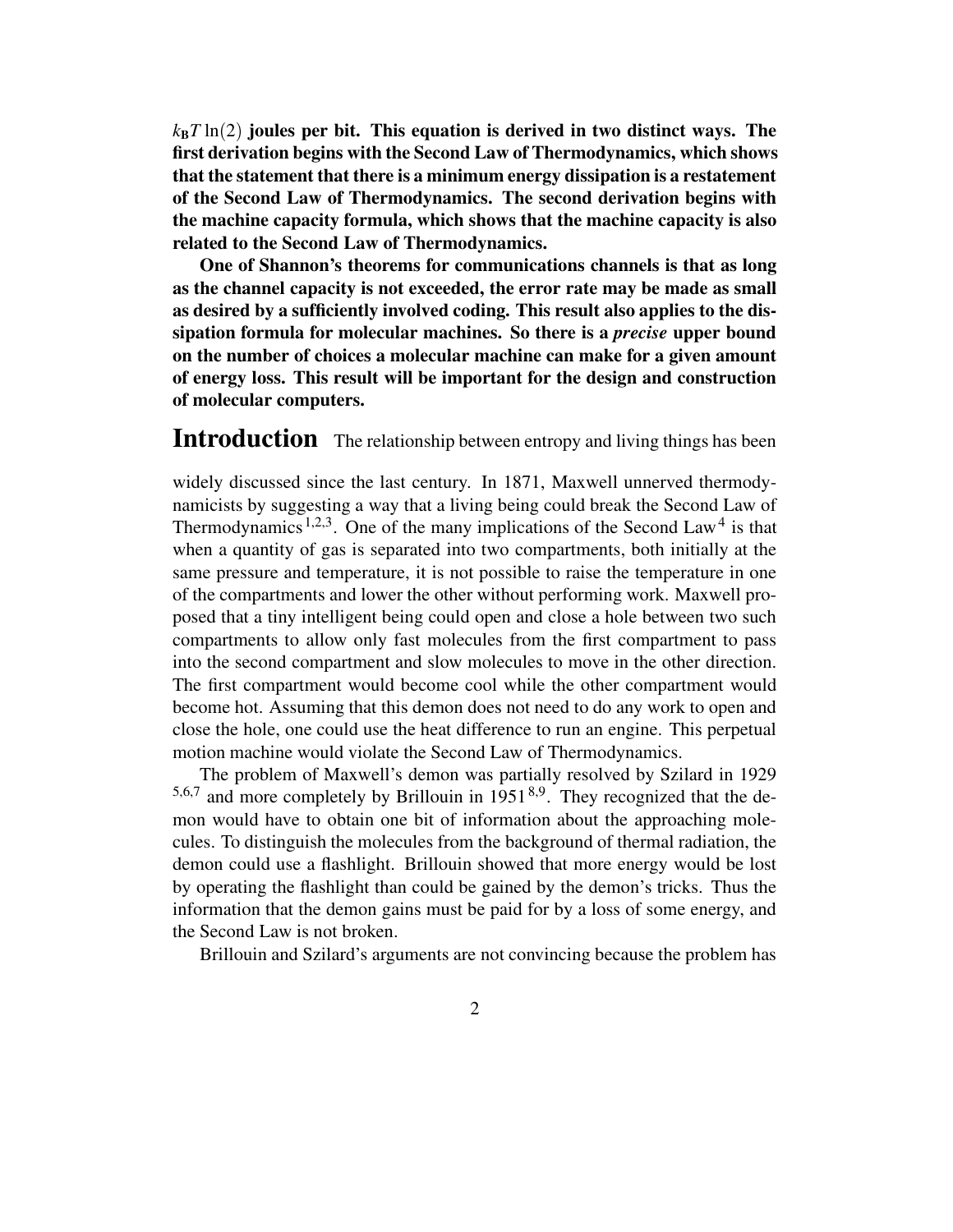been posed for an imaginary beast. It is not obvious, for example, that *controlled* opening and closing of a door can be done without energy dissipation. The difficulty of guaranteeing that a photon from the flashlight reaches the eye of the demon and the problem of what happens to the photon's energy in the eye of the demon have also been ignored. To bring this problem into the concrete world of molecular biology<sup>10</sup>, we can focus on the mechanisms of molecules that can be investigated in the laboratory. The question of what Maxwell's demon can do becomes a question of how rhodopsin in the eye and actomyosin in muscle operate. Indeed, it becomes the question of how all molecular machines operate.

# **Molecular Machines** <sup>A</sup> molecular machine is <sup>a</sup> single macromolecule

or macromolecular complex that performs a specific function for a living system  $11$ . For example, single stranded DNA can hybridize to form duplex DNA  $12$ . This *operation* is defined by two limiting states, *before* the operation when the strands are separated, and *after* the operation when complementary strands are paired. Consider the First Law of Thermodynamics for this operation:

$$
\Delta U = q + w \tag{1}
$$

where ∆*U* is the change in internal energy, *q* is the heat flowing into the machine and  $w$  is the work done by the machine on the surroundings. (The defined directions of *q* and *w* reflect their original use to describe the input of heat and extraction of work from steam engines.) Since the DNA molecule does not do work on an external object when it hybridizes,  $w = 0$ . The internal energy of the machine decreases,  $\Delta U < 0$ , so heat is dissipated into the surroundings,  $q < 0$ . How can we characterize the action that the machine has taken if it does not do external work? Although the operation can be characterized by the energy dissipated, the important biological aspect of the operation is the number of choices that the machine makes. Thus, to form each base pair of DNA, only 4 out of 16 possibilities are acceptable. This 1 in 4 choice represents  $log_2 4 = 2$  bits of information "gained" by the machine. Other examples and a detailed definition of molecular machines and their operations are given in  $11$ .

#### **Overview of the Derivations** In this paper I derive a formula that

relates energy to information in the context of molecular machines. Before the formula can be derived, it is necessary to define information and to distinguish this definition from others that appear in the literature.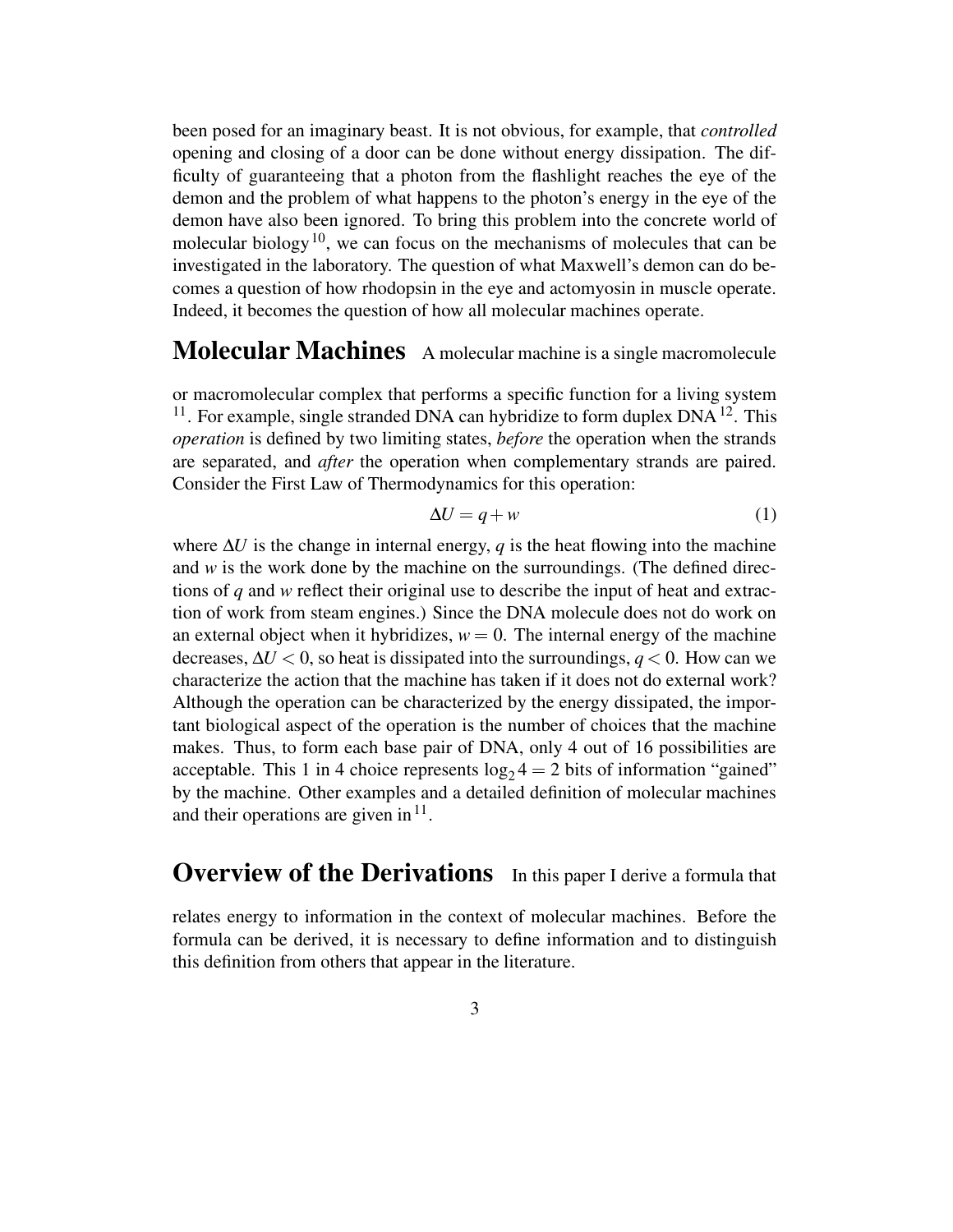The formula for information shows that bits on the microscopic level are conceptually the same as bits on the macroscopic level. The formula allows us to determine the quantitative relationship between information and entropy, a topic which has led to much confusion in the literature.

The minimum energy that must be dissipated in order to gain one bit of information,  $E_{min} = k_B T \ln(2)$  joules per bit, is first derived from the Second Law of Thermodynamics. The derivation is straight forward, given the definition of information, but to my knowledge it does not appear in the literature.

The same formula for *Emin* is then derived from the machine capacity formula, equation (17).

I then show that molecular machines perform precise logical operations. This implies that computers made from single molecules are possible. Such computers should be able to approach the ideal minimum energy dissipation.

# **Uncertainty, Entropy, and Information** Suppose that <sup>a</sup>

molecular machine has  $\Omega$  possible microstates, each with a particular probability *P<sup>i</sup>* :

$$
\sum_{i=1}^{\Omega} P_i = 1 \quad \text{and} \quad P_i \ge 0. \tag{2}
$$

The set of all possible microstates forms a sphere in a high dimensional space  $^{11}$ , and  $\Omega$  is proportional to the volume of the sphere  $^{13}$ . Each "microstate" represents a particular machine configuration. We may write the uncertainty of the machine's microstates using Shannon's formula <sup>14,15,16,17</sup>:

$$
H \equiv -\sum_{i=1}^{\Omega} P_i \log_2 P_i \quad \text{(bits per microstate)}.
$$
 (3)

Likewise, the Boltzmann-Gibbs entropy of a physical system, such as a molecular machine, is

$$
S \equiv -k_{\rm B} \sum_{i=1}^{\Omega} P_i \ln P_i \quad \left(\frac{\text{joules}}{\text{K}\cdot\text{microstate}}\right) \tag{4}
$$

where  $k_B$  is Boltzmann's constant  $(1.38 \times 10^{-23} \text{ joules } / \text{ K})^{18,19}$ . Since  $\log_2(x)$  =  $\ln(x)/\ln(2)$ ,

$$
S = k_{\rm B} \ln(2) \left[ -\sum_{i=1}^{\Omega} P_i \log_2 P_i \right].
$$
 (5)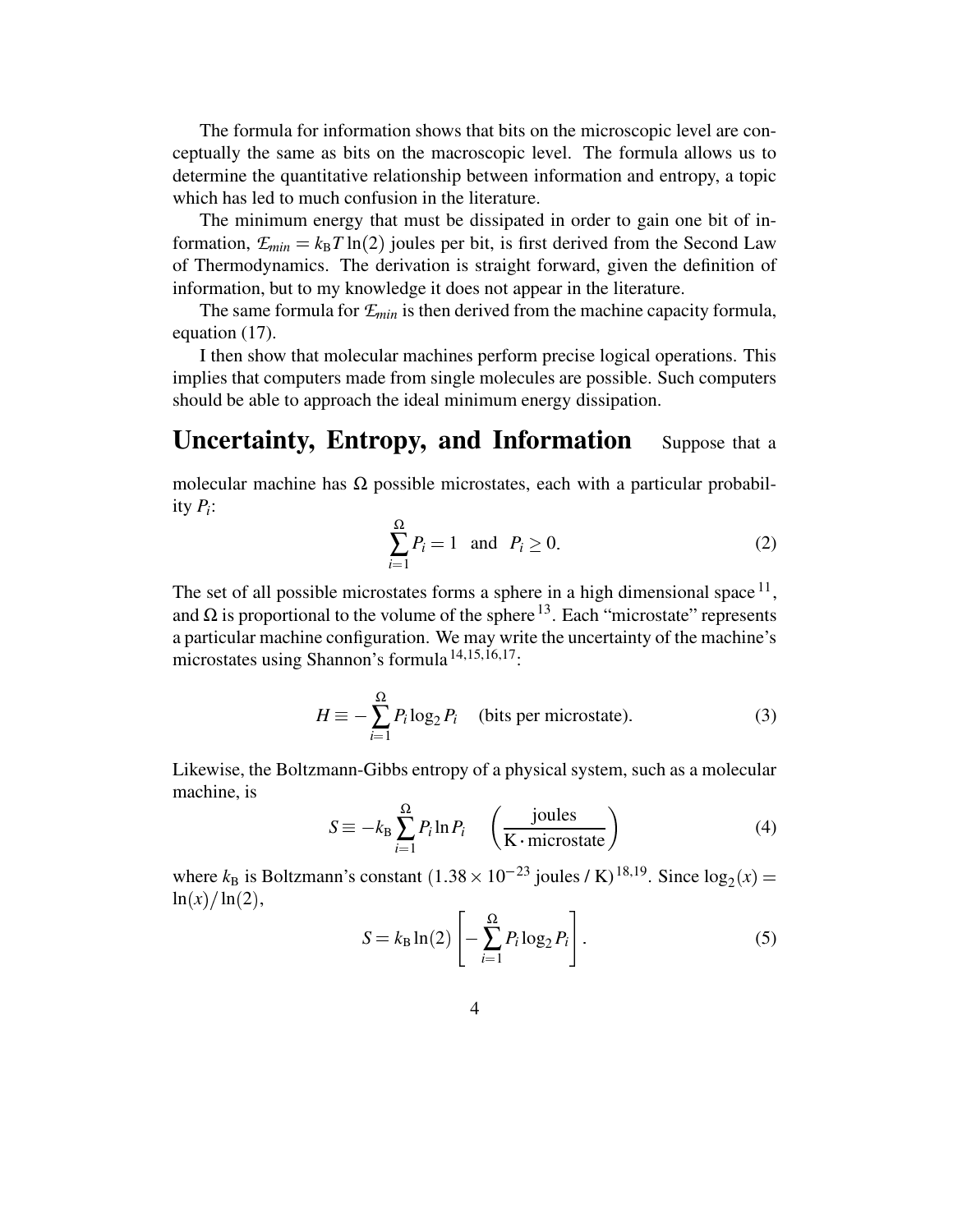Substituting equation (3) into (5) gives

$$
S = k_{\rm B} \ln(2) H. \tag{6}
$$

*The only difference between uncertainty and entropy for the microstates of a macromolecule is in the units of measure*, bits versus joules per K respectively 20,21,3 .

The entropy of a molecular machine may decrease at the expense of a larger increase of entropy in the surroundings. For a decrease in the entropy during a machine operation:

$$
\Delta S = S_{after} - S_{before} \left(\frac{\text{joules}}{\text{K operation}}\right) \tag{7}
$$

there is a corresponding decrease in the uncertainty of the machine:

$$
\Delta H = H_{after} - H_{before} \quad \text{(bits per operation)}.
$$
 (8)

Using (6) we find:

$$
\Delta S = k_{\rm B} \ln(2) \Delta H. \tag{9}
$$

When the uncertainty of a machine decreases during an operation, it gains some information  $R^{14,9,22,3}$  defined by:

$$
R \equiv -\Delta H
$$
 (bits per operation). (10)

This is the information discussed in  $11$  and measured in  $23$ . It is important to notice that  $H_{after}$  is not always zero. For example, a DNA sequence recognizer may accept a purine at some position in a binding site, in which case  $H_{after}$  is 1 bit. Thus we cannot equate information gained (*R*) with the uncertainty before an operation takes place  $(H_{before})$  nor with the uncertainty remaining after an operation has been completed  $(H_{after})$ . Use of definition (10) avoids a good deal of confusion found in the literature  $24,25,26,27,28$ .

In particular, the largest possible value of  $R$  is obtained when  $H_{after}$  is as small as possible (perhaps close to zero) and  $H_{before}$  is maximized. The latter occurs only when the symbols are equally likely, in which case equation (3) collapses to  $H_{equal} = \log_2 \Omega$ . In the same way, if there are  $M_y$  symbols, the information required to chose one of them is  $\log_2 M_y$ . This form was used by Shannon<sup>29</sup> and in the previous paper of this series to determine the capacity formulas.

Substituting (10) into (9) gives:

$$
\Delta S = -k_{\rm B} \ln(2) R. \tag{11}
$$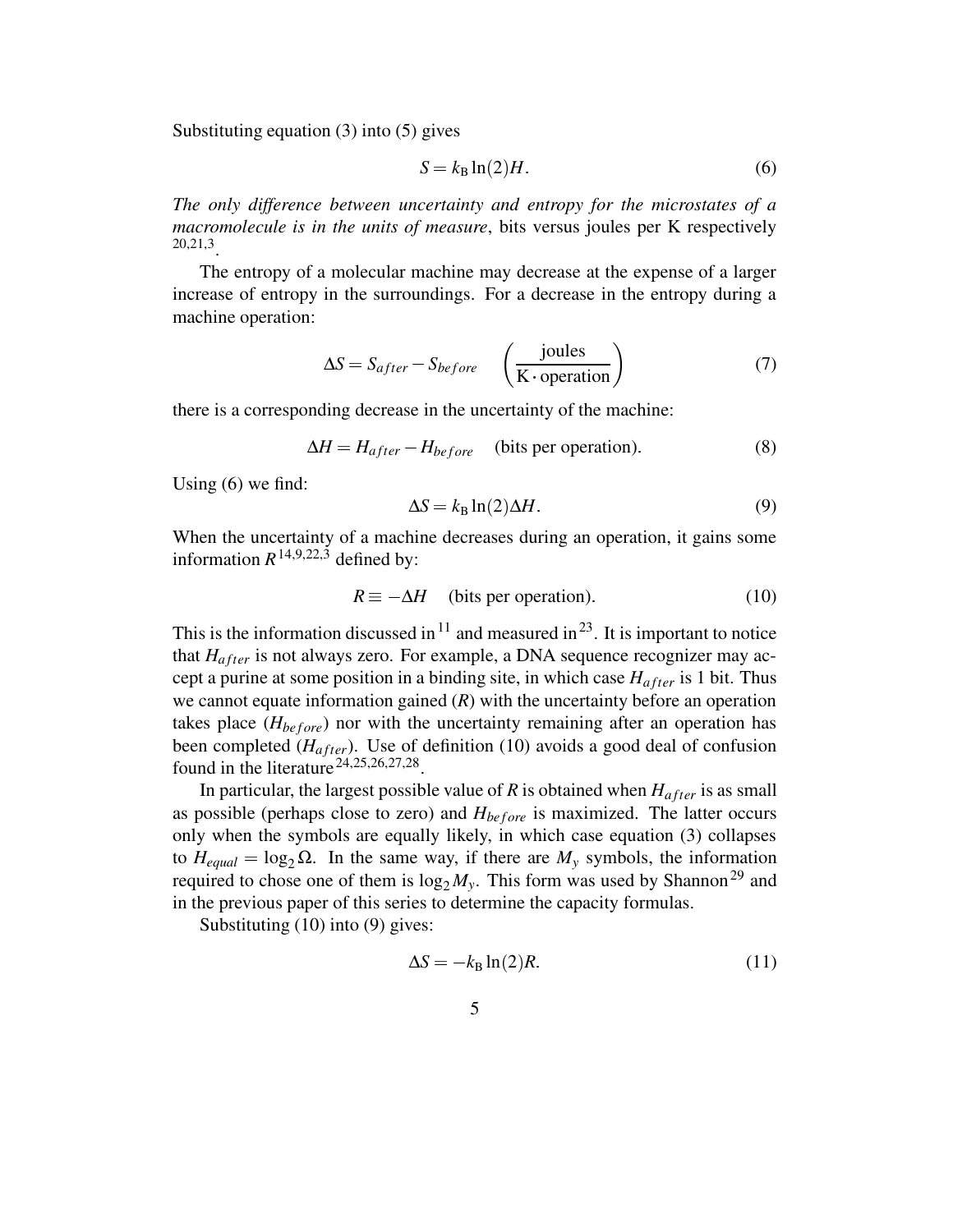This equation gives a direct, quantitative relationship between the decrease in entropy of a molecular machine and the information that it gains during an operation 3 . We must carefully note that ∆*S* in (11) refers only to that *part* of the total entropy change that accounts for the selection of states made by the machine during an operation. Since *R* is positive for an operation, this ∆*S* is always negative. For the operation to proceed, the total entropy of the universe must increase or remain the same:

$$
\Delta S_{universe} = \Delta S + \Delta S_{surround} \ge 0. \tag{12}
$$

For example, the equality holds when a solution of *Eco*RI and DNA is at equilibrium in the absence of  $Mg^{++}$  to prevent cutting. Priming and machine operations occur, but the entropy of the universe does not increase. In other words, the entropy of the *local* surroundings must increase in compensation for a molecular machine's entropy decrease during an operation,  $\Delta S_{\text{surround}} \geq -\Delta S$ .

# **Other Definitions of Information Do Not Apply to Molecular Machines** The formulation for *R* accounts for a single molecular

machine either gaining or losing information as it cycles through its operations  $^{11}$ . A similar formula,  $I = \sum_{i=1}^{\Omega} P_{i,after} log_2(P_{i,after}/P_{i,before})^{30,31}$  gives the maximum information an *observer* could gain by observing a system. *I* is always zero or positive<sup>30</sup>. If we were to start a molecular machine in some state A, and we later observe it in another state B ( $P_{i,A} \neq P_{i,B}$ , for some *i*) then  $I_{AB} > 0$ . If the machine returns to A, then  $I_{BA} > 0$ , so  $I_{AB} + I_{BA} > 0$ , meaning that the observer learned the details of how the machine performed this cycle. *But the machine itself is in the same state as it began, so it cannot have gained any information*, just as a computer memory does not gain any information if we fill it with data and then remove the data again. Thus *only a path independent function of state, such as R, is appropriate to use for the information a single molecular machine gains during its operation.* External observers and the measurements they may make are not relevant to the problem.

#### **How Uncertainty Decreases Define Information** By us-

ing a decrease in uncertainty to define information (equation (10)), we also avoid dealing with absolute quantities. Information is gained when a machine changes from an indeterminate state to a more determined state  $11$ . There are a large number of microstates in both the *before* and *after* states, but since we are only concerned with changes of state, the large numbers are removed from consideration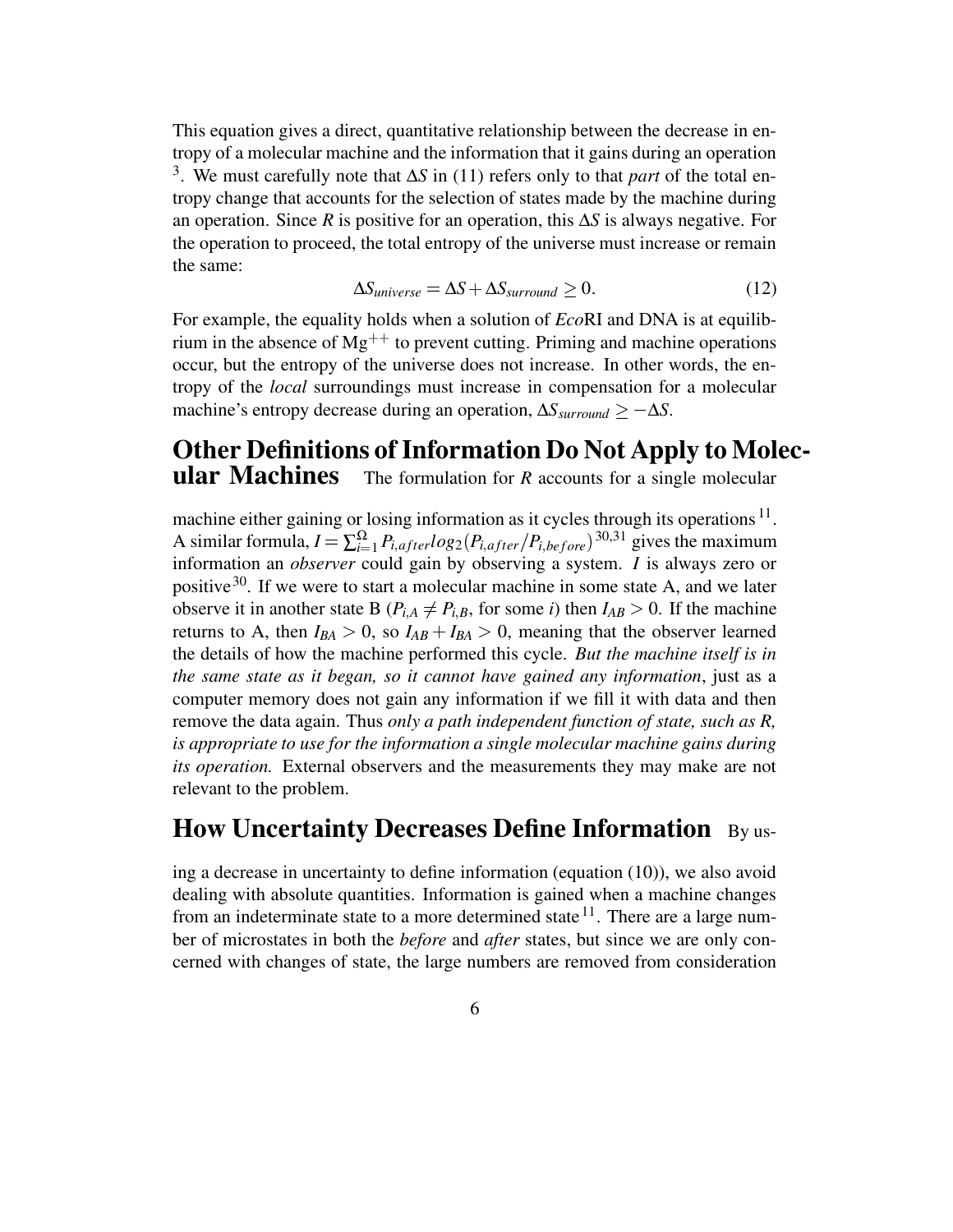when the subtraction is made. Although this might appear to be a difference between large numbers, it is not: it is the *logarithm of the ratio* of large numbers (the sphere volumes in<sup>11</sup>), which can be quite small. Because of this we can even legitimately speak about single bits for changes in a macroscopic object without knowing the detailed state of its molecules. Consider a coin flipping in the air. The entropy of this system is enormous, on the order of  $H_{before} = 10^{23}$  bits in a 3 gram copper penny at  $300K$  using equation (6) and data from  $19$ . If all states were equally likely,  $P_i = \frac{1}{\Omega}$ , and equation (3) would  $\frac{1}{\Omega}$ , and equation (3) would reduce to  $H_{equal} = \log_2 \Omega$ . Since  $H_{equal} \geq H_{before}^{14,15}$ ,  $\Omega \geq 2^{10^{23}}$  states. Yet, after the coin has settled on one side, the uncertainty is only one bit lower because there are half as many microstates: if  $H_{before} = log_2(1\Omega)$  and  $H_{after} = log_2(\Omega/2)$  then  $R = H_{before} - H_{after}$  $= log_2(1\Omega/(\Omega/2)) = 1$  bit.

This assumes, of course, that either result of the coin flip is useful for some function. A coin-flip operation by a molecular machine can be useful if either result helps the survival of the organism that makes the machine. A striking molecular example is the mechanism used by the immune system, where the random joining of gene segments helps to insure the creation of a wide variety of antibod $i$ es<sup>10</sup>.

However, random choices are not repeatable, so they are not useful to most molecular machines. If a coin flip mechanism were to be used,  $H_{before} = log_2(2\Omega)$ but *in the ensemble of all possible after states*,  $H_{after}$  also equals  $log_2(2\Omega)$ , so  $R = 0$ . No information could be gained in the long run. For example, if the restriction enzyme *Eco*RI did not reliably and repeatably recognize one pattern, GAATTC, the bacterium might die by the destruction of its own genetic material  $32$ . Likewise, if a DNA polymerase did not reliably insert adenosine opposite every thymidine, many mutations would occur. It is not "simply a matter of putting in the right one" (as we often have a tendency to think); biological systems evolve to avoid mistakes. Macroscopic communications devices must also select one particular state from several possible states. For example, a teletype selects only one character from many incorrect ones because, at any given moment, there is only one correct character to be printed. All others are errors. In both human and biological machines, there is a bias toward one particular state which is preferentially chosen from several possible states.

Even a very energetic penny can gain only one bit of information when it settles down. The following shows that there is a minimum amount of energy that a coin has to give up to specify heads or tails.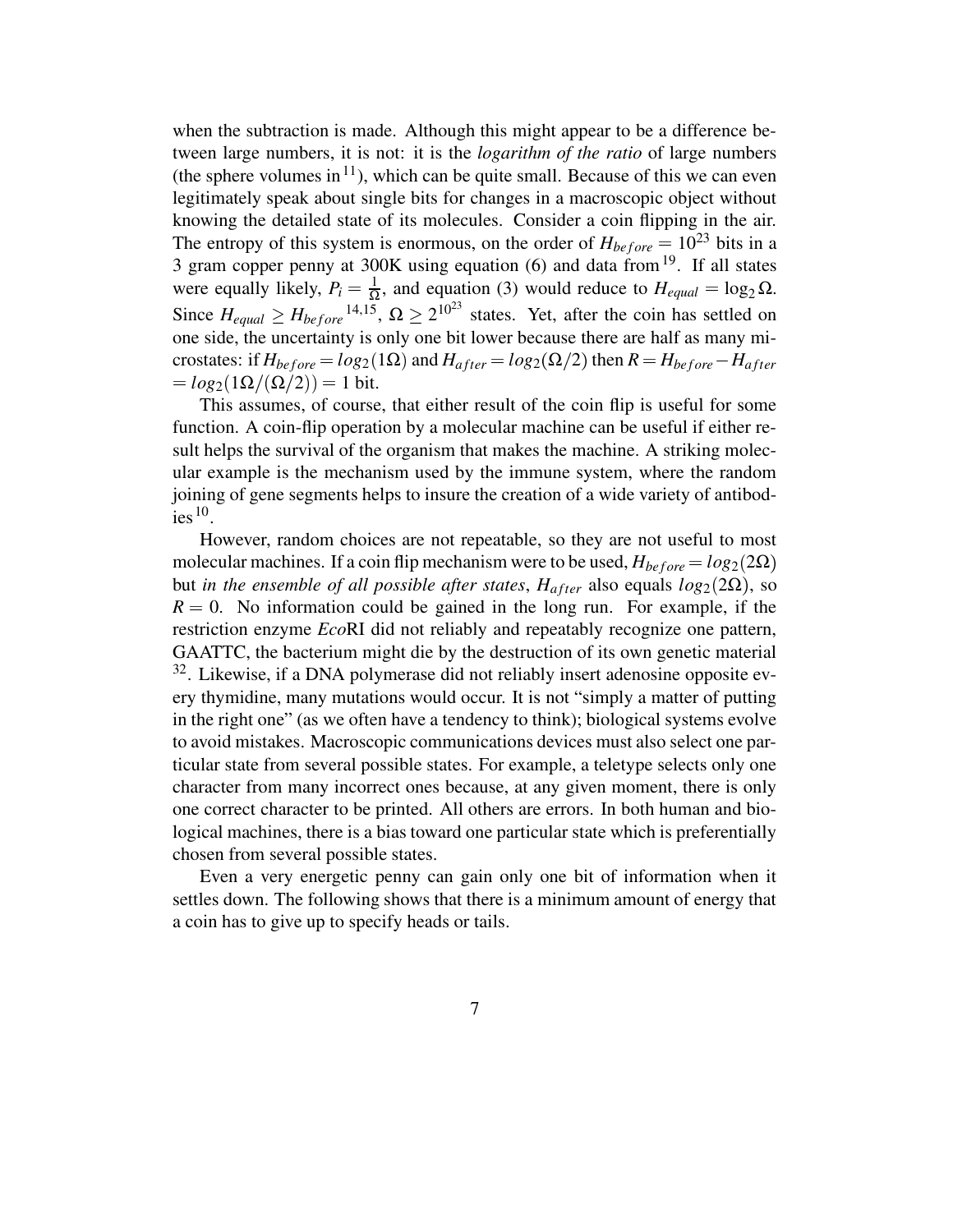## **Derivation of**  $\mathcal{L}_{min}$  **from the Second Law of Thermo-**<br>**dynamics** Instead of a coin, the thermodynamic system we will consider Instead of a coin, the thermodynamic system we will consider

is a single molecular machine. The Second Law of Thermodynamics must apply here, if it is to apply at all<sup>33</sup>. Therefore we may write the Clausius inequality 34,19,35:

$$
dS \ge \frac{dq}{T}.\tag{13}
$$

That is, in a small volume that exactly encloses the molecular machine, if a small amount of heat energy *dq* enters the volume, then the entropy of the molecular machine must increase  $(dS)$  by at least  $\frac{dq}{T}$ , where *T* is the absolute temperature in K.

Molecular machines operate at one temperature  $^{11}$ , so T is a constant and we may integrate (13) to obtain:

$$
\Delta S \ge \frac{q}{T} \tag{14}
$$

where  $q$  is the total heat entering the volume. By substituting  $(11)$  into  $(14)$  and rearranging, we obtain a relationship between the information *R* and the heat *q*:

$$
k_{\rm B}T\ln(2) \le \frac{-q}{R} \quad \text{(joules per bit)}.\tag{15}
$$

The interpretation of this equation is straightforward. There is a minimum amount of heat energy:

$$
\mathcal{E}_{min} = k_B T \ln(2) \quad \text{(joules per bit)} \tag{16}
$$

that must be dissipated (*negative q*) by a molecular machine in order for it to gain  $R = 1$  bit of information. More energy than  $E_{min}$  could be dissipated for each bit gained, but that would be wasteful. This derivation, which consists of definitions and simple rearrangements, shows that (15) and (16) are just restatements of the Second Law under isothermal conditions.

**Derivation of** *Emin* **from the Capacity of Molecular Machines** The capacity of a molecular machine is given by:

$$
C_y = d_{space} \log_2 \left(\frac{P_y}{N_y} + 1\right)
$$
 (bits per operation). (17)

<sup>11</sup>. The symbols have the following meanings: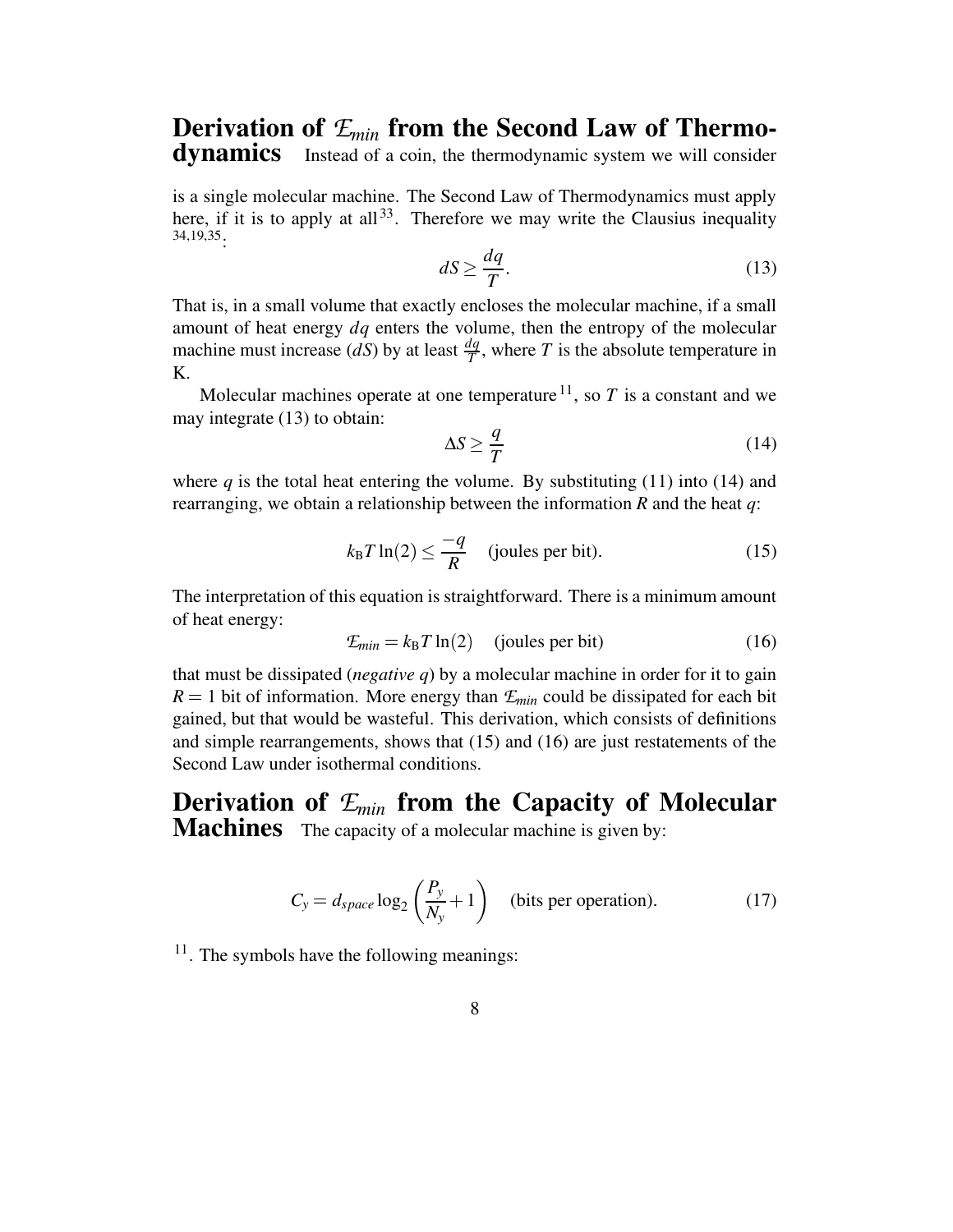- $\bullet$   $C_y$ . The "machine capacity". Closely related to Shannon's channel capacity  $2<sup>9</sup>$ , it is the maximum amount of information which a molecular machine can gain per operation.
- $d_{space}$ . The number of independent parameters needed to define the positions of machine parts.  $d_{space}$  cannot be larger than  $3n - 6$ , where *n* is the number of atoms in the machine.
- $\bullet$   $P_y$ . The "power" or rate at which the machine dissipates energy into the surrounding environment during an operation, in joules per operation.
- $\bullet$   $N_y$ . The "noise" or thermal energy which disturbs the machine, in joules.

By dividing the power by the machine capacity at that power we obtain the number of joules that must be dissipated to gain a bit of information  $36$ :

$$
\mathcal{L} \equiv \frac{P_y}{C_y} \quad \text{(joules per bit)}.\tag{18}
$$

Although decreasing  $P_y$  decreases  $E$ , the capacity  $C_y$  also decreases according to equation (17), so we might incorrectly anticipate that at  $P_y = 0$  we would discover that *E* would be undefined or zero. However, *E* does approach a distinct limit (Fig. 1)<sup>36</sup> which we can find by substituting (17) into (18):  $\leftarrow$  Fig 1

$$
\mathcal{E} = \frac{P_{y}}{d_{space} \log_2\left(\frac{P_{y}}{N_y} + 1\right)} \quad \text{(joules per bit)}, \tag{19}
$$

and defining  $\mathcal{F}_{min}$  as the limit as  $P_y \rightarrow 0$  (using l'Hôpital's rule<sup>37</sup>):

$$
\mathcal{E}_{min} \equiv \lim_{P_y \to 0} \mathcal{E} = \frac{N_y \ln(2)}{d_{space}} \quad \text{(joules per bit)}.
$$
\n(20)

The thermal noise disturbing a molecular machine is:

$$
N_{y} = d_{space} k_{\text{B}} T \qquad \text{(joules)} \tag{21}
$$

<sup>11</sup> so substituting (21) into (20) gives us

$$
\mathcal{E}_{min} = k_B T \ln(2) \quad \text{(joules per bit)} \tag{22}
$$

which is equation (16) again. The value of  $d_{space}$ , which is not easy to determine, conveniently drops out of the equation.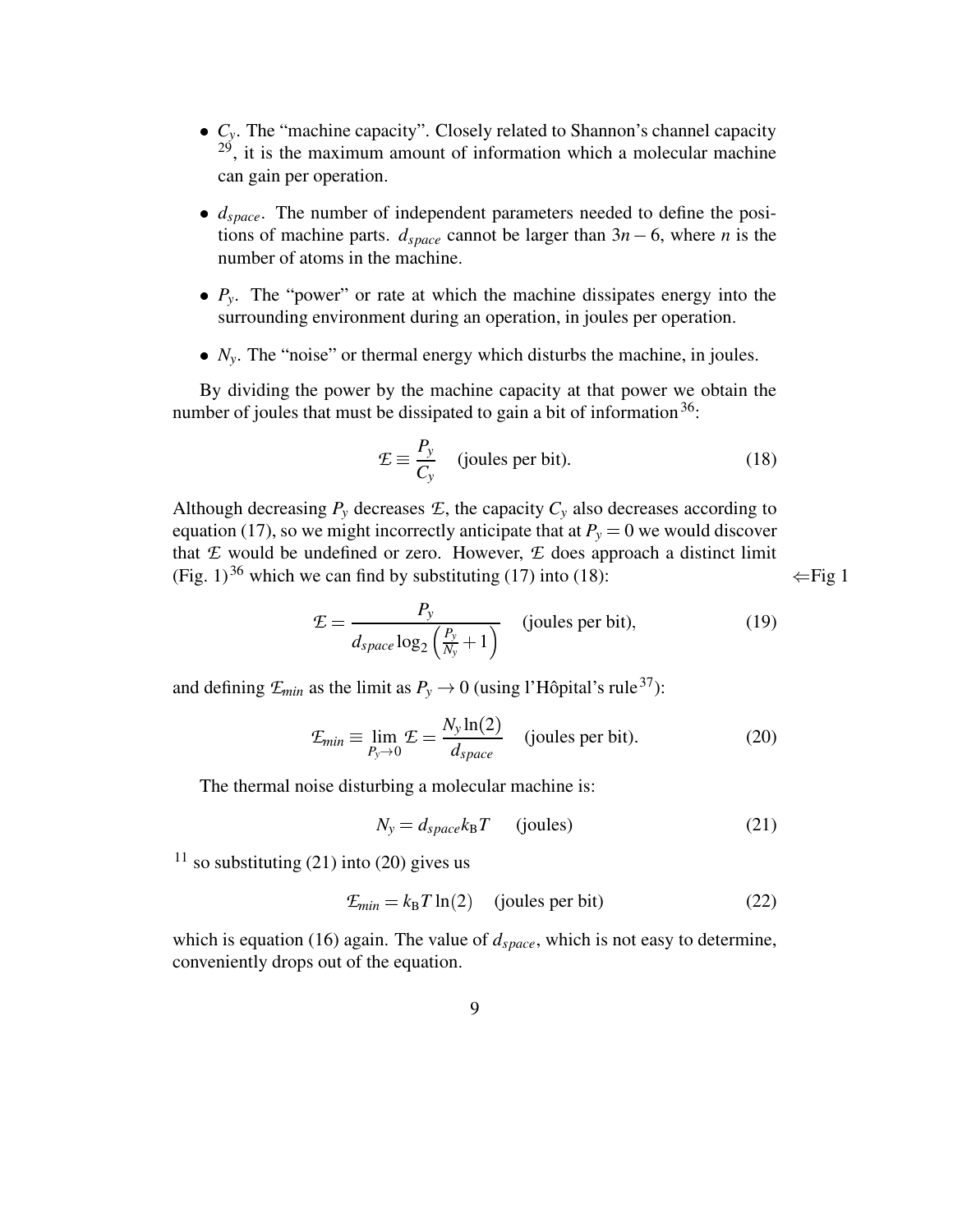This derivation was first recognized by Pierce and Cutler<sup>38,36</sup>. Because it produces the same result as equation (16), the derivation shows that the machine capacity (equation (17)) is closely related to the Second Law of Thermodynamics under isothermal conditions.

Although the present paper was written using the equations for a simple molecular machine, one also obtains equation (22) for both the Shannon receiver  $38,36$ and for the general molecular receiver  $11$  because the factors of  $d_{space}$  and *W* cancel between the capacity and noise formulas in each case. (See Table 1 in<sup>11</sup>.) So Shannon's channel capacity is, surprisingly, also related to the "isothermal" Second Law of Thermodynamics.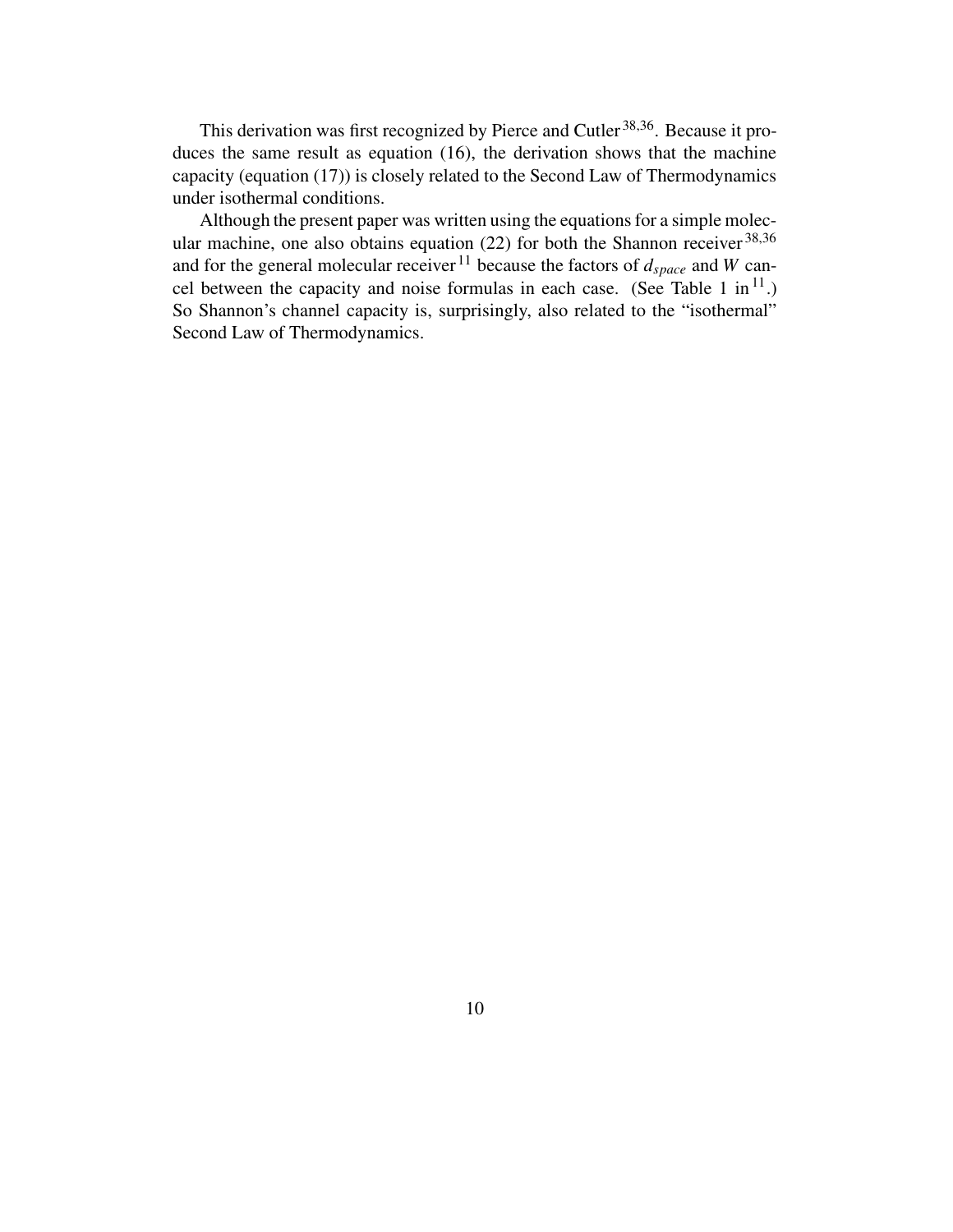

Figure 1: The lower bound on *E* is *Emin*.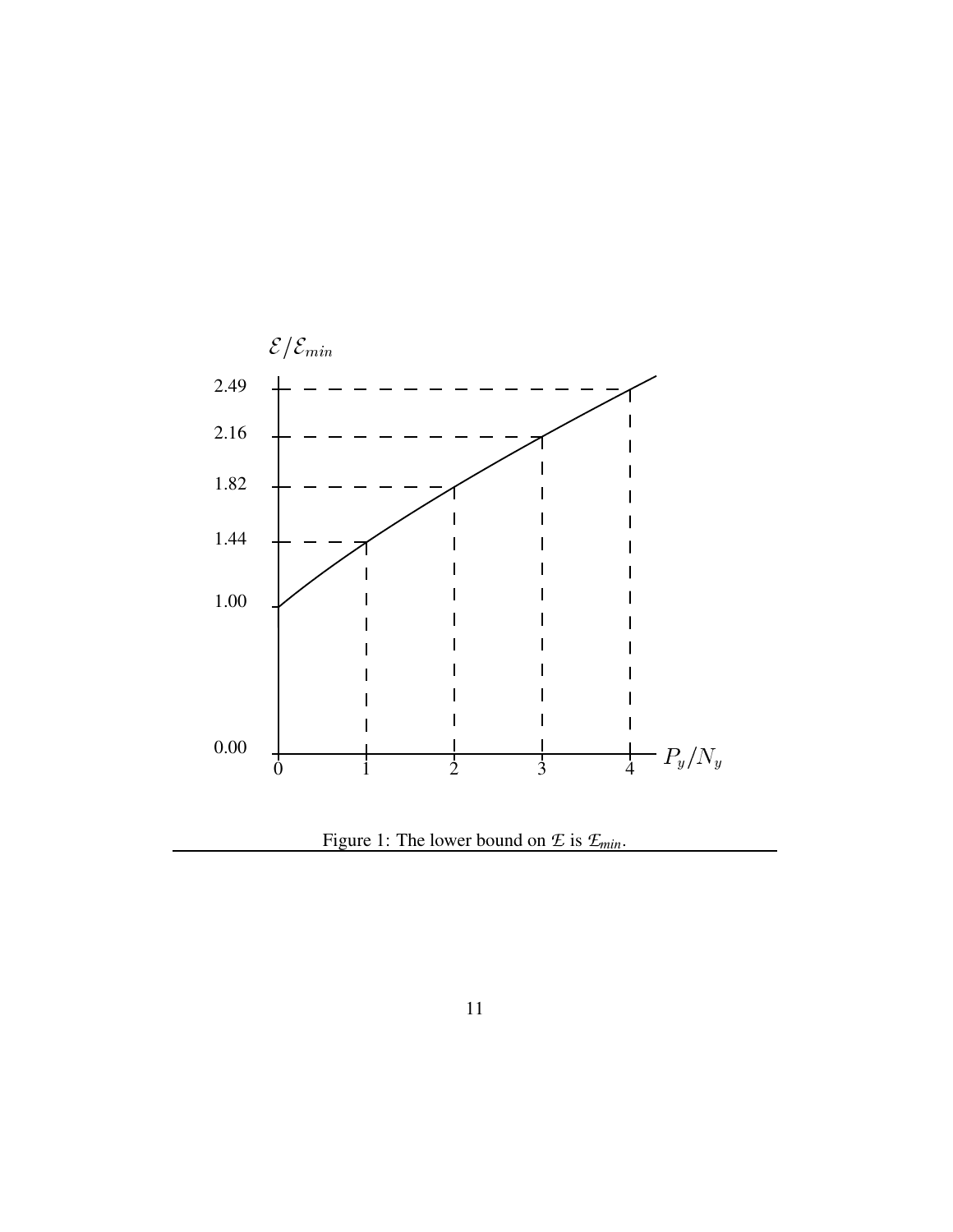#### **Logical Operations and Computation by Molecular** All molecular machines perform logical operations. For ex-

ample, if one strand of DNA contains  $5'$  TAC  $3'$ , then a complete and correct hybridization operation requires that the complementary strand contain  $3'$  A  $A \mathcal{A} \mathcal{D}$ T  $A \sim \mathcal{D}$  G 5'. Likewise the restriction enzyme *Eco*RI cuts DNA only with the pattern 5' G  $A \mathcal{A} \mathcal{A} \mathcal{A} \mathcal{A} \mathcal{A} \mathcal{A} \mathcal{A} \mathcal{A} \mathcal{A} \mathcal{A} \mathcal{A} \mathcal{A} \mathcal{A} \mathcal{A} \mathcal{A} \mathcal{A} \mathcal{A} \mathcal{A} \mathcal{A} \mathcal{A} \mathcal{A} \mathcal{A} \mathcal{A} \mathcal{A} \mathcal{A} \mathcal{A} \mathcal{A} \mathcal{A} \mathcal{A} \mathcal{A} \mathcal{A} \mathcal{A} \mathcal{A} \mathcal{A} \mathcal{A$ will bind to only one DNA pattern  $\mathcal{O}_{\mathcal{R}}$  another  $^{39,40}$ , and the *lac* repressor protein will bind the operator only if it is  $\chi$ o $\tau$  also binding an inducer<sup>10</sup>. Any logical function, including  $OR$ , addition, and the other algebraic operations, can be constructed entirely from  $A \mathcal{N}$  and  $\mathcal{N}$  *OT*<sup>41,42,43</sup>. According to the channel capacity theorem<sup>29,11</sup> even operations performed by individual molecules can be precise and almost error free.

Bennett and Landauer<sup>44,45</sup> have proposed that it is not necessary to dissipate energy in order to perform computations. We can show that this is correct by using examples from molecular biology. For example, *Eco*RI effectively performs Boolean logic every time it binds to DNA. Since any computation can be reduced to Boolean operations, *Eco*RI will do arbitrarily large amounts of "computation" when it is non-specifically bound to a DNA that does not contain its binding sites. (The result of the computation in this case is FALSE since some of the bases do not match the required pattern.) However, *Eco*RI must dissipate energy in order to bind at GAATTC. Therefore *each completed operation ("output") performed by a molecular machine in the presence of thermal noise must be accompanied by a dissipation of energy*, according to the Second Law of Thermodynamics, equation (15). That is, although computation does not have an energetic bound, output does. This distinction was recognized by Feynman<sup>46</sup>. Recognizing that output costs at least *Emin* joules per bit while computation itself is energetically unlimited resolves a long standing dispute  $47,48,49,50,51,52,53,44,45,54$ .

#### **Discussion** The derivation of  $\mathcal{E}_{min}$  from the Second Law of Thermody-

namics is almost certainly the one that von Neumann gave during his lectures at the University of Illinois in 1949<sup>55</sup>. Ironically, his exact words were lost because of noise in a bad tape recording (equation (21)!), and he died before he could complete his book. *Emin* has been derived in other ways 21,56,57,58 that do not demonstrate its generality.

Equations (15), (16) and (20) are "nothing more than" restatements of the Second Law (equation  $(13)$ )<sup>4,2</sup>. The derivation holds not only for the machine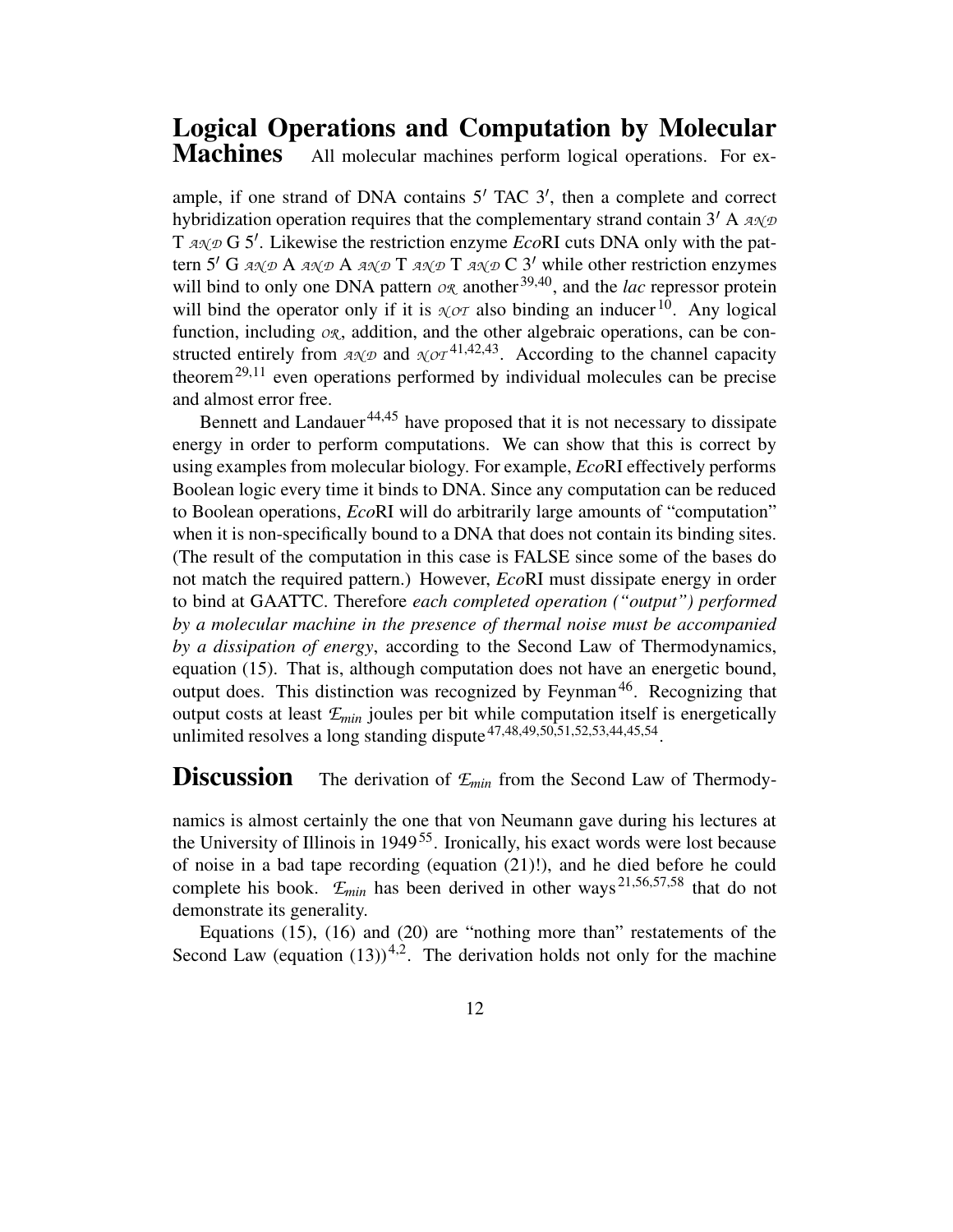capacity, but also for Shannon's channel capacity<sup>29</sup> and the general molecular receivers described in  $11$ . Thus all three theories described in the appendix of  $11$ give the same value for  $E_{min}$ . It is surprising that the close relationship between the Second Law and the channel capacity is not well recognized, since the channel capacity formula has been known since 1949.

In the general molecular receiver theory  $11$ , there are two ways for the power to approach zero to attain the limit  $E_{min}$  when the temperature is held constant. Since

$$
P_z = \frac{-q}{t}
$$
 (joules per second), (23)

one of these is to decrease the amount of energy dissipated,  $-q \rightarrow 0$ , while the c other is to increase the amount of time, *t*, that the machine takes to perform its decoding operation. Thus taking the limit as  $P_z \rightarrow 0$  corresponds to taking the limit as  $t \to \infty$  when the energy dissipation  $-q$  is held constant. Since this limit produces the isothermal Second Law, and since we all have been taught that the equality in the Second Law only holds for "reversible" machines, we have here a particularly neat way to see the Second Law as the limit of extremely slow "reversible" operations (equation (20)). The same argument holds for Shannon's theory. In contrast, simple molecular machines  $11$  cannot take advantage of long time periods and  $P_y = -q$ , so only  $P_y \rightarrow 0$  is relevant.

Because Shannon's channel capacity theorem applies to formula  $(18)^{29,11}$ , we can see that

 $\frac{1}{\mathcal{F}_{min}} = \frac{1}{k_B T \ln(2)}$  bits gained per jou  $\frac{1}{k_B T \ln(2)}$  bits gained per *joule* dissipated is a precise upper *bound on what can be done by a molecular machine.*

The word "precise" means that so long as the bound is not exceeded, the error rate may be made as small as desired.

Another consequence of the channel capacity theorem is that even single molecules can perform precise Boolean logic if they do not exceed the machine capacity. This suggests that fast and accurate molecular computers are possible 59,60,61,62,63,64,65,66,67,68,69 and that these may operate close to  $\mathcal{E}_{min}$ . Although we do not know how to design them yet, computers built from proteins are well within our present construction capabilities<sup>70,71,72,73,74,75,76</sup>.

I thank Herb Schneider and John Spouge for enormously fun and useful discussions, John Skilling for a supportive letter, Peter Basser, Peter Lemkin, Sarah Lesher, Joe Mack, Jake Maizel, Peter Rogan, Denise Rubens and Morton Schultz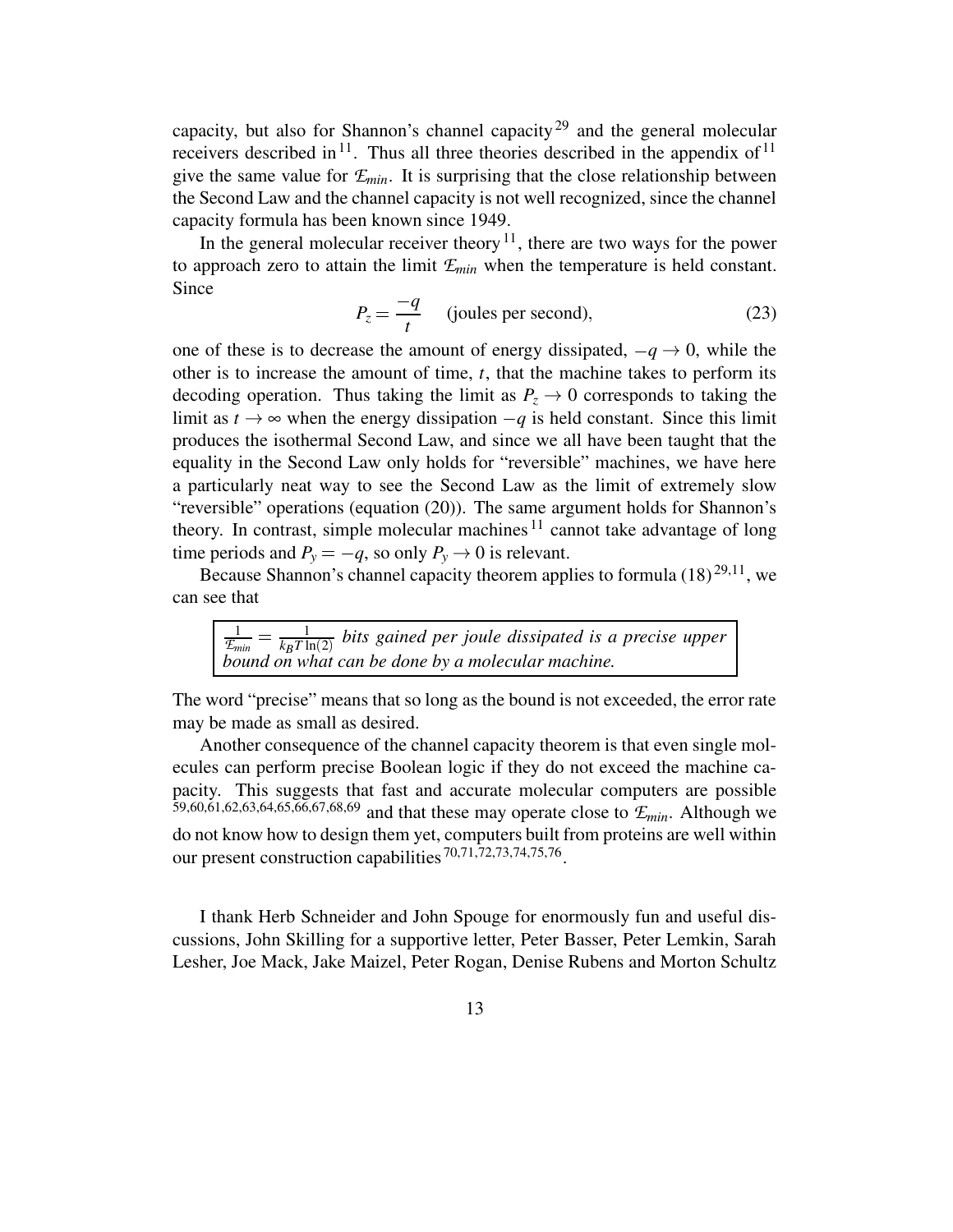for critically reading the manuscript and discussing these ideas. I also thank Gary Stormo for pointing out that base pairing requires a 1 in 4 choice, and Larry Gold for supporting the preliminary stages of this project under NIH grant GM28755.

# **References**

- 1. Maxwell, J. C. (1904). *Theory of Heat*. Longmans, Green and Co., London.
- 2. Ehrenberg, W. (1967). Maxwell's demon. *Sci. Am.* **217** (5), 103–110.
- 3. Rothstein, J. (1951). Information, measurement, and quantum mechanics. *Science,* **114**, 171–175.
- 4. Jaynes, E. T. (1988). The evolution of Carnot's principle. In *Maximum-Entropy and Bayesian Methods in Science and Engineering*, (Erickson, G. J. & Smith, C. R., eds), vol. 1, pp. 267–281, Kluwer Academic Publishers, Dordrecht, The Netherlands. http://bayes.wustl.edu/etj/articles/ccarnot.ps.gz http://bayes.wustl.edu/etj/articles/ccarnot.pdf.
- 5. Szilard, L. (1929). Uber die entropieverminderung in einem thermodynamischen system bei eingriffen intelligenter wesen. *Z. Phys.* **53**, 840–856.
- 6. Szilard, L. (1964). On the decrease of entropy in a thermodynamic system by the intervention of intelligent beings. *Behavioral Science,* **9**, 301–310.
- 7. Feld, B. T. & Szilard, G. W. (1972). *The Collected Works of Leo Szilard: Scientific Papers*. The MIT Press, London.
- 8. Brillouin, L. (1951). Maxwell's daemon cannot operate: information and entropy. I. *J. of Applied Physics,* **22**, 334–337.
- 9. Brillouin, L. (1951). Physical entropy and information. II. *J. of Applied Physics,* **22**, 338–343.
- 10. Watson, J. D., Hopkins, N. H., Roberts, J. W., Steitz, J. A. & Weiner, A. M. (1987). *Molecular Biology of the Gene*. fourth edition, The Benjamin/Cummings Publishing Co., Inc., Menlo Park, California.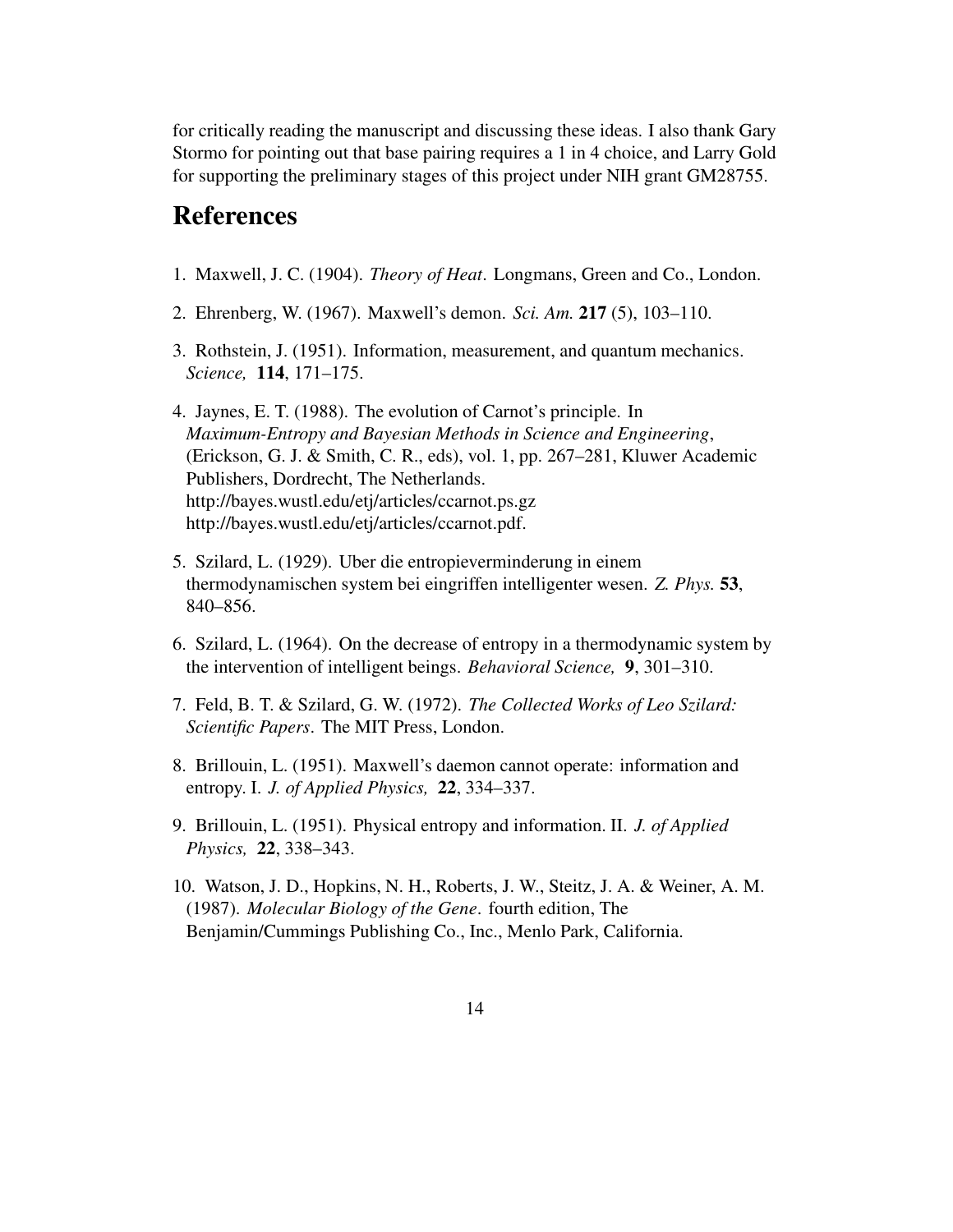- 11. Schneider, T. D. (1991). Theory of molecular machines. I. Channel capacity of molecular machines. *J. Theor. Biol.* **148**, 83–123. http://www.lecb.ncifcrf.gov/˜toms/paper/ccmm/.
- 12. Britten, R. J. & Kohne, D. E. (1968). Repeated sequences in DNA. *Science,* **161**, 529–540.
- 13. Callen, H. B. (1985). *Thermodynamics and an Introduction to Thermostatistics*. second edition, John Wiley & Sons, Ltd., N. Y.
- 14. Shannon, C. E. (1948). A mathematical theory of communication. *Bell System Tech. J.* **27**, 379–423, 623–656. http://cm.bell-labs.com/cm/ms/what/shannonday/paper.html.
- 15. Shannon, C. E. & Weaver, W. (1949). *The Mathematical Theory of Communication*. University of Illinois Press, Urbana.
- 16. Pierce, J. R. (1980). *An Introduction to Information Theory: Symbols, Signals and Noise*. second edition, Dover Publications, Inc., New York.
- 17. Bharath, R. (1987). Information theory. *Byte,* **12** (14), 291–298.
- 18. Waldram, J. R. (1985). *The Theory of Thermodynamics.* Cambridge University Press, Cambridge.
- 19. Weast, R. C., Astle, M. J. & Beyer, W. H. (1988). *CRC Handbook of Chemistry and Physics*. CRC Press, Inc., Boca Raton, Florida.
- 20. von Neumann, J. (1963). Probabilistic logics and the synthesis of reliable organisms from unreliable components. In *Collected works*, (Taub, A. H., ed.), vol. 5, pp. 341–342, The MacMillan Company, New York.
- 21. Brillouin, L. (1962). *Science and Information Theory*. second edition, Academic Press, Inc., New York.
- 22. Tribus, M. & McIrvine, E. C. (1971). Energy and information. *Sci. Am.* **225** (3), 179–188. (Note: the table of contents in this volume incorrectly lists this as volume **224**).
- 23. Schneider, T. D., Stormo, G. D., Gold, L. & Ehrenfeucht, A. (1986). Information content of binding sites on nucleotide sequences. *J. Mol. Biol.* **188**, 415–431. http://www.lecb.ncifcrf.gov/˜toms/paper/schneider1986/.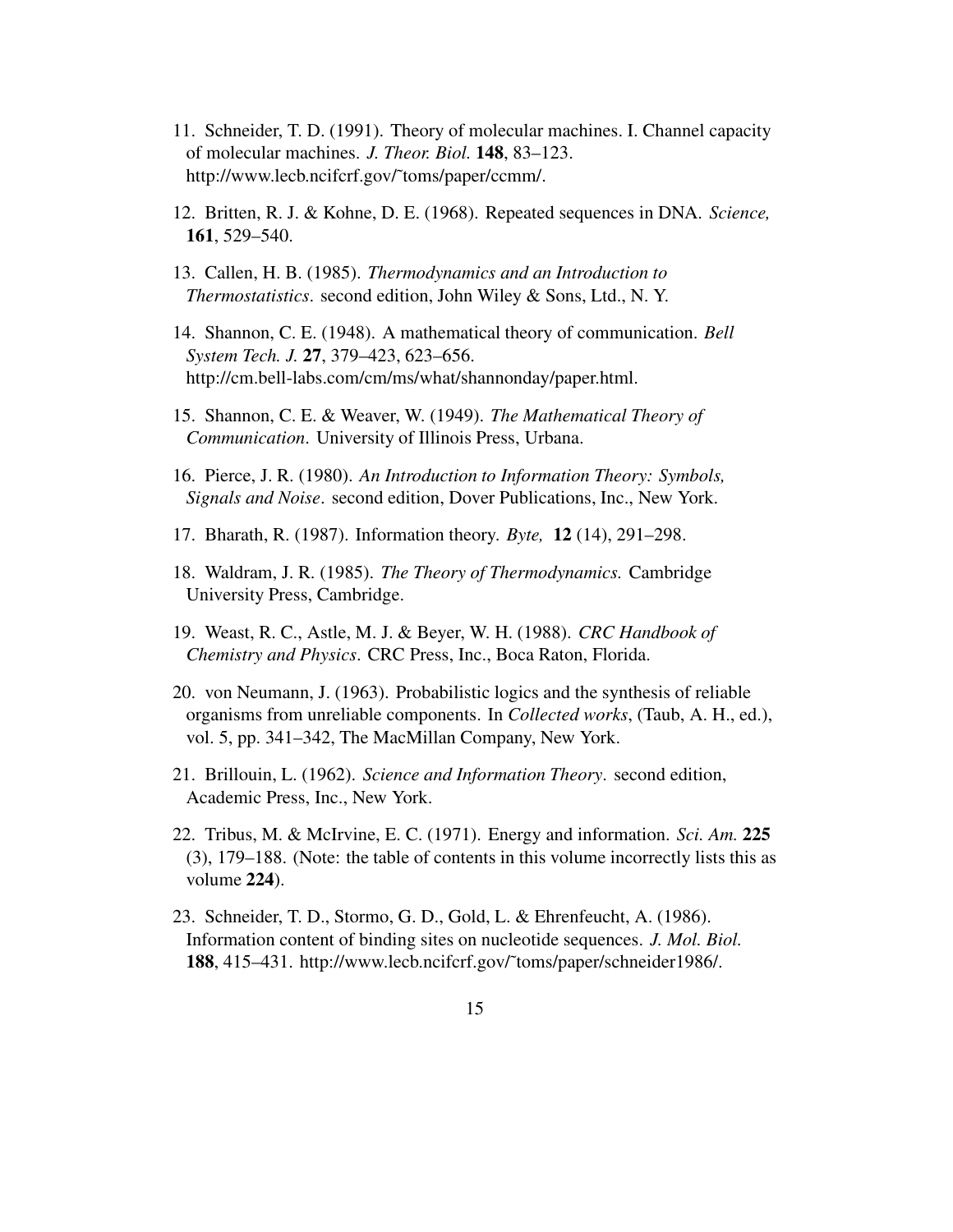- 24. Popper, K. R. (1967). Time's arrow and feeding on negentropy. *Nature,* **213**, 320.
- 25. Popper, K. R. (1967). Structural information and the arrow of time. *Nature,* **214**, 322.
- 26. Wilson, J. A. (1968). Increasing entropy of biological systems. Entropy, not negentropy. *Nature,* **219**, 534–536.
- 27. Ryan, J. P. F. J. (1972). Information, entropy and various systems. *J. Theor. Biol.* **36**, 139–146.
- 28. Ryan, J. P. (1975). Aspects of the Clausius-Shannon identity: emphasis on the components of transitive information in linear, branched and composite physical systems. *Bull. of Math. Biol.* **37**, 223–254.
- 29. Shannon, C. E. (1949). Communication in the presence of noise. *Proc. IRE,* **37**, 10–21.
- 30. Hobson, A. (1971). *Concepts in Statistical Mechanics*. Gordon and Breach Science Publishers, New York.
- 31. Schneider, T. D. & Stormo, G. D. (1989). Excess information at bacteriophage T7 genomic promoters detected by a random cloning technique. *Nucleic Acids Res.* **17**, 659–674.
- 32. Heitman, J., Zinder, N. D. & Model, P. (1989). Repair of the *Escherichia coli* chromosome after *in vivo* scission by the *Eco*RI endonuclease. *Proc. Natl. Acad. Sci. USA,* **86**, 2281–2285.
- 33. McClare, C. W. F. (1971). Chemical machines, Maxwell's demon and living organisms. *J. Theor. Biol.* **30**, 1–34.
- 34. Castellan, G. W. (1971). *Physical Chemistry*. second edition, Addison-Wesley Publishing Company, Reading, Mass.
- 35. Atkins, P. W. (1984). *The Second Law*. W. H. Freeman and Co., N. Y.
- 36. Raisbeck, G. (1963). *Information Theory*. Massachusetts Institute of Technology, Cambridge, Massachusetts.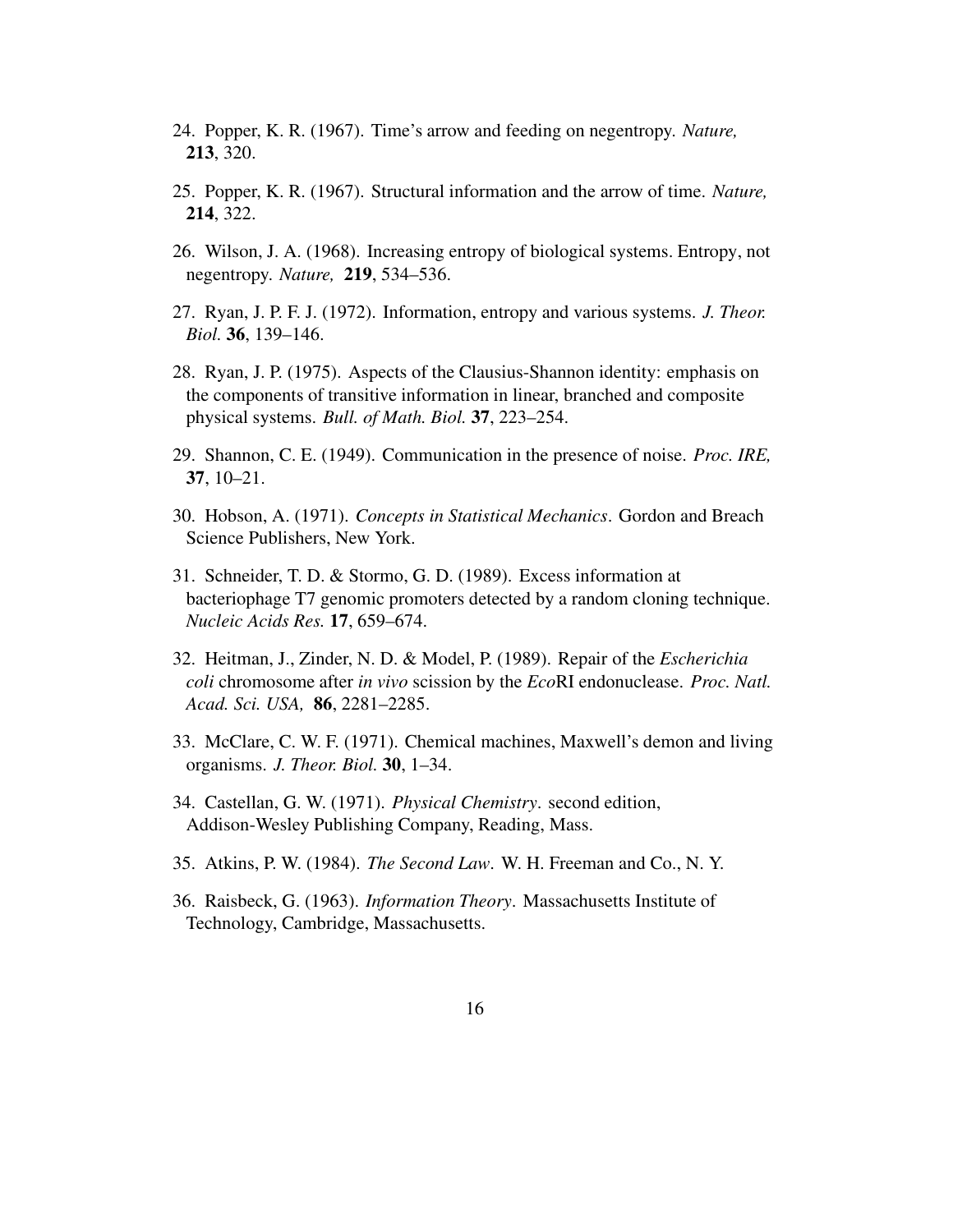- 37. Thomas, G. B. (1968). *Calculus and Analytic Geometry*. fourth edition, Addison-Wesley, Reading, Mass.
- 38. Pierce, J. R. & Cutler, C. C. (1959). Interplanetary communications. In *Advances in Space Science, Vol. 1*, (Ordway, III, F. I., ed.), pp. 55–109, Academic Press, Inc., N. Y.
- 39. Smith, H. O. (1979). Nucleotide sequence specificity of restriction endonucleases. *Science,* **205**, 455–462.
- 40. Roberts, R. J. (1989). Restriction enzymes and their isochizomers. *Nucl. Acids Res., Supplement,* **17**, r347–r387.
- 41. Wait, J. V. (1967). Symbolic logic and practical applications. In *Digital Computer User's Handbook*, (Klerer, M. & Korn, G. A., eds), pp. 4–3 to 4–28 show that NAND is sufficient, McGraw-Hill Book Company, Inc., N. Y.
- 42. Gersting, J. L. (1986). *Mathematical structures for computer science*. second edition, W. H. Freeman and Co., New York.
- 43. Schilling, D. L., Belove, C., Apelewicz, T. & Saccardi, R. J. (1989). *Electronic circuits, discrete and integrated*. third edition, McGraw-Hill, New York.
- 44. Bennett, C. H. (1987). Demons, engines and the Second Law. *Sci. Am.* **257** (5), 108–116.
- 45. Landauer, R. (1988). Dissipation and noise immunity in computation and communication. *Nature,* **335**, 779–784.
- 46. Feynman, R. P. (1987). Tiny computers obeying quantum mechanical laws. In *New Directions in Physics: The Los Alamos 40th Anniversary Volume*, (Metropolis, N., Kerr, D. M. & Rota, G., eds), pp. 7–25, Academic Press, Inc., Boston.
- 47. Bennett, C. H. (1973). Logical reversibility of computation. *IBM J. Res. Develop.* **17**, 525–532.
- 48. Bennett, C. H. (1982). The thermodynamics of computation a review. *Int. J. Theor. Phys.* **21**, 905–940.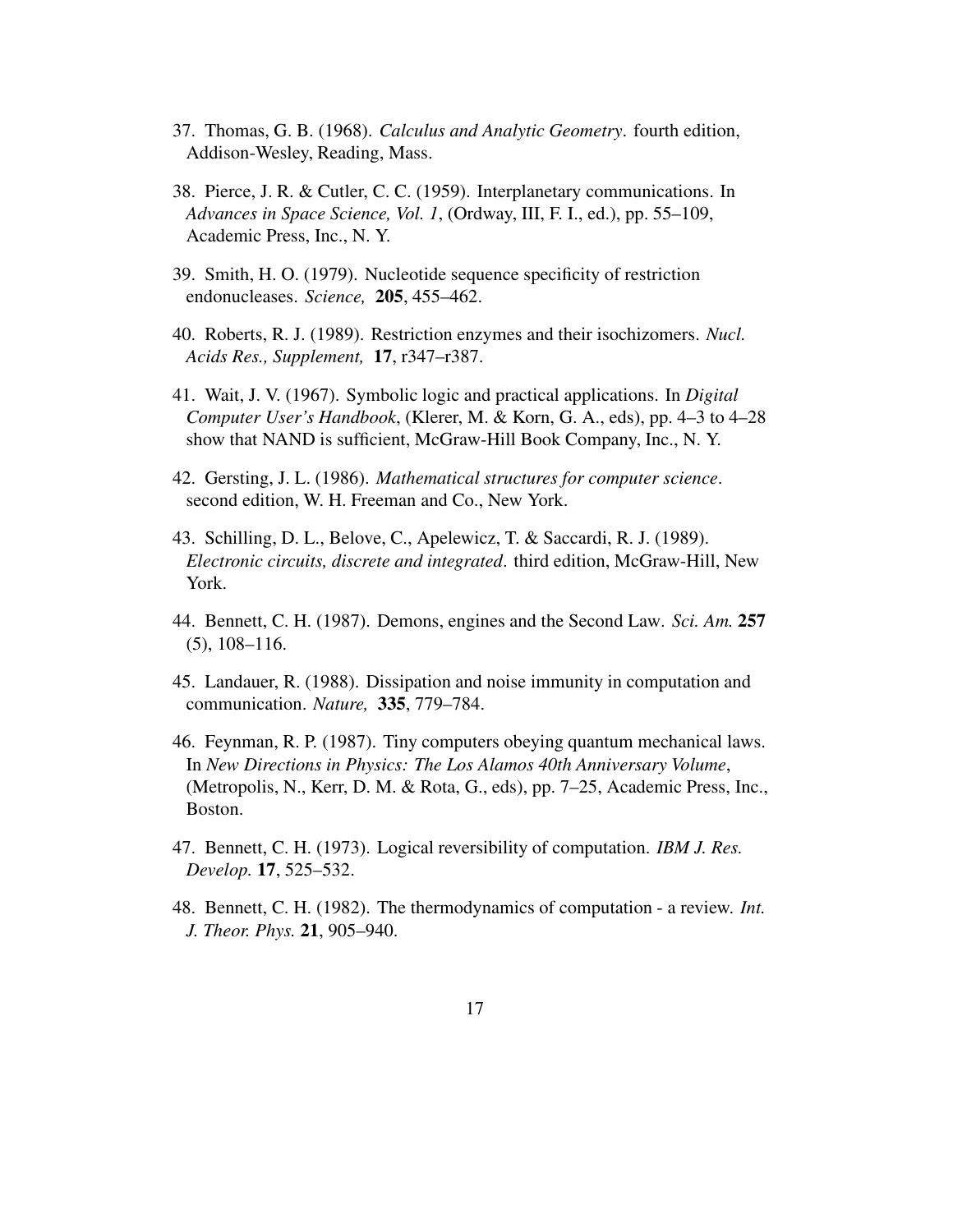- 49. Robinson, A. L. (1984). Computing without dissipating energy. *Science,* **223**, 1164–1166.
- 50. Porod, W., Grondin, R. O., Ferry, D. K. & Porod, G. (1984). Dissipation in computation. *Physical Review Letters,* **52**, 232–235.
- 51. Bennett, C. H. & Landauer, R. (1985). The fundamental physical limits of computation. *Sci. Am.* **253** (1), 48–56.
- 52. Mayer, D. F., Mauldin, J. H., Bennett, C. H. & Landauer, R. (1985). Letters. *Sci. Am.* **253** (4), 6–9.
- 53. Hastings, H. M. & Waner, S. (1985). Low dissipation computing in biological systems. *BioSystems,* **17**, 241–244.
- 54. Keyes, R. W. (1989). Making light work of logic. *Nature,* **340**, 19.
- 55. von Neumann, J. (1966). Fourth University of Illinois lecture. In *Theory of Self-Reproducing Automata*, (Burks, A. W., ed.), pp. 66–67, University of Illinois Press, Urbana.
- 56. Landauer, R. (1961). Irreversibility and heat generation in the computing process. *IBM J. Res. Dev.* **5**, 183–191.
- 57. Keyes, R. W. & Landauer, R. (1970). Minimal energy dissipation in logic. *IBM J. Res. Dev.* **14**, 152–157.
- 58. Keyes, R. W. (1970). Power dissipation in information processing. *Science,* **168**, 796–801.
- 59. Feynman, R. P. (1961). There's plenty of room at the bottom. In *Miniaturization*, (Gilbert, H. D., ed.), pp. 282–296, Reinhold Publishing Corporation, New York.
- 60. Drexler, K. E. (1981). Molecular engineering: an approach to the development of general capabilities for molecular manipulation. *Proc. Natl. Acad. Sci. USA,* **78**, 5275–5278.
- 61. Carter, F. L. (1984). The molecular device computer: point of departure for large scale cellular automata. *Physica D,* **10**, 175–194.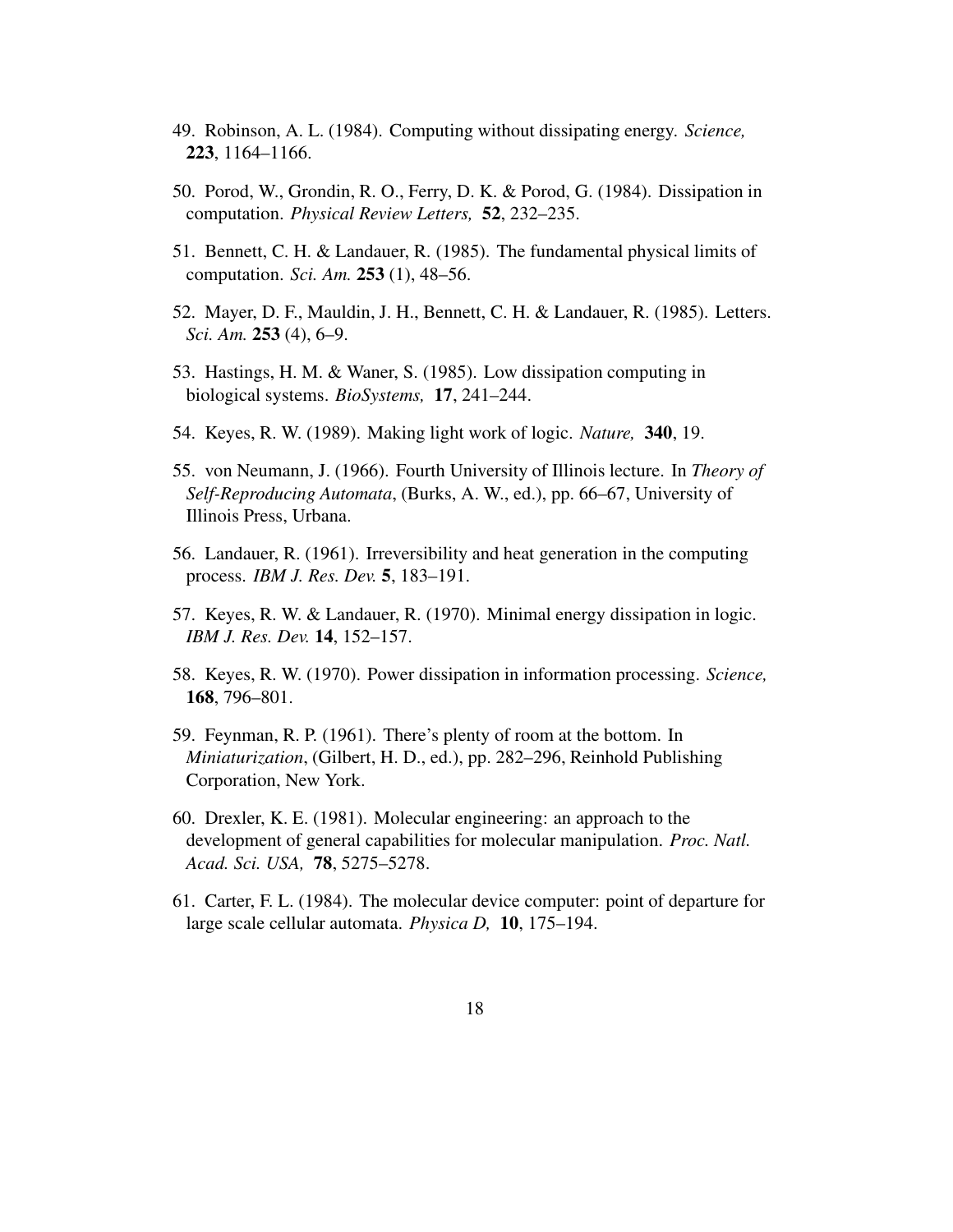- 62. Haddon, R. C. & Lamola, A. A. (1985). The molecular electronic device and the biochip computer: present status. *Proc. Natl. Acad. Sci. USA,* **82**, 1874–1878.
- 63. Conrad, M. (1985). On design principles for a molecular computer. *Comm. ACM,* **28** (5), 464–480.
- 64. Conrad, M. (1986). The lure of molecular computing. *IEEE Spectrum,* **23**  $(10)$ , 55–60.
- 65. Drexler, K. E. (1986). *Engines of Creation*. Anchor Press, Garden City, New York.
- 66. Arrhenius, T. S., Blanchard-Desce, M., Dvolaitzky, M., Lehn, J. & Malthete, J. (1986). Molecular devices: caroviologens as an approach to molecular wires—synthesis and incorporation into vesicle membranes. *Proc. Natl. Acad. Sci. USA,* **83**, 5355–5359.
- 67. Hong, F. T. (1986). The bacteriorhodopsin model membrane system as a prototype molecular computing element. *BioSystems,* **19**, 223–236.
- 68. Hopfield, J. J., Onuchic, J. N. & Beratan, D. N. (1988). A molecular shift register based on electron transfer. *Science,* **241**, 817–820.
- 69. Eigler, D. M. & Schweizer, E. K. (1990). Positioning single atoms with a scanning tunnelling microscope. *Nature,* **344**, 524–526.
- 70. Maniatis, T., Fritsch, E. F. & Sambrook, J. (1982). *Molecular Cloning, A Laboratory Manual*. Cold Spring Harbor Laboratory, Cold Spring Harbor, New York.
- 71. Beaucage, S. L. & Caruthers, M. H. (1981). Deoxynucleoside phosphoramidites - a new class of key intermediates for deoxypolynucleotide synthesis. *Tetrahedron Letters,* **22**, 1859–1862.
- 72. Pabo, C. (1983). Molecular technology: designing proteins and peptides. *Nature,* **301**, 200.
- 73. Ulmer, K. M. (1983). Protein engineering. *Science,* **219**, 666–671.
- 74. Rastetter, W. H. (1983). Enzyme engineering. *Appl. Biochem. and Biotech.* **8**, 423–436.